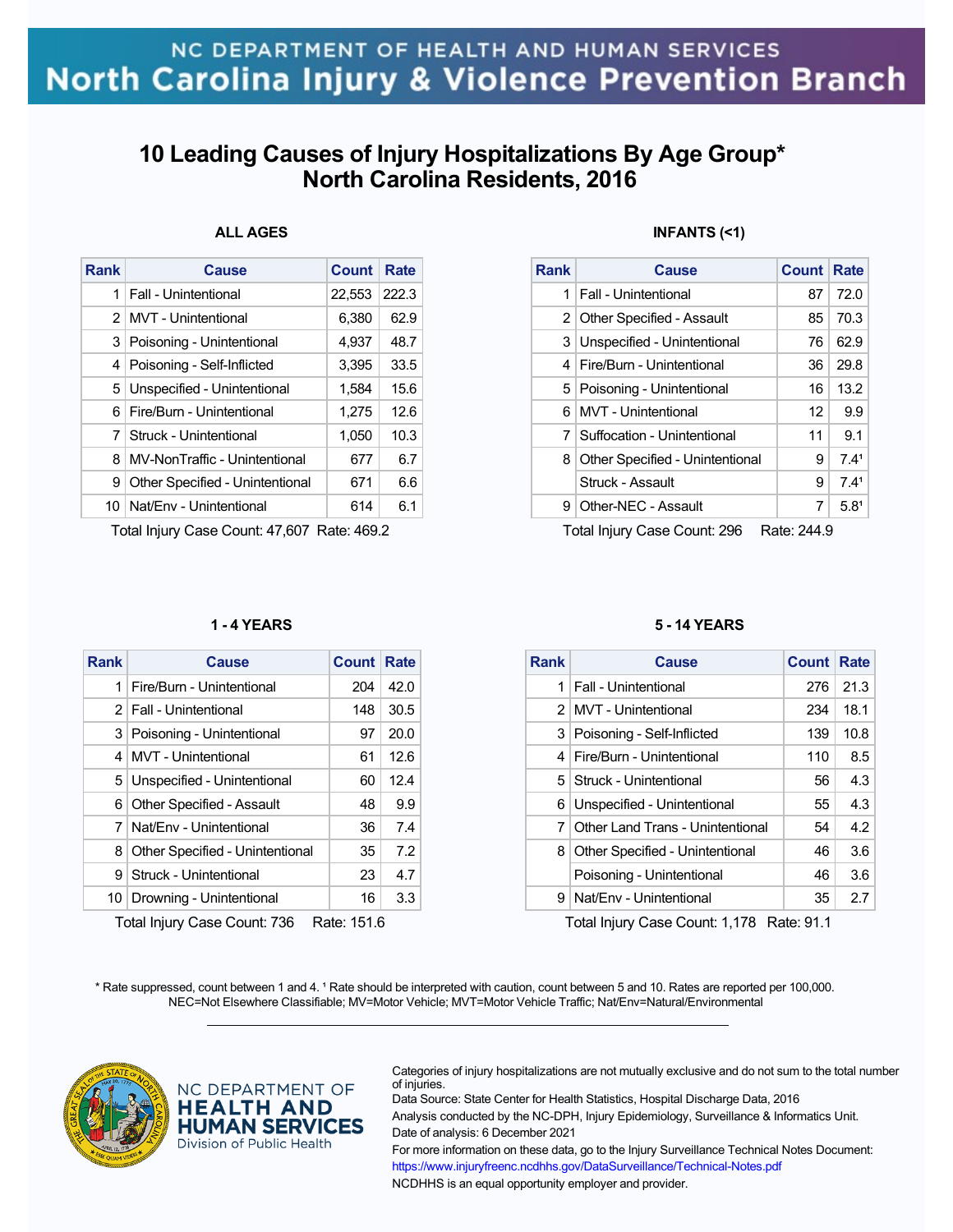## **10 Leading Causes of Injury Hospitalizations By Age Group\* North Carolina Residents, 2016**

| 15 - 24 YEARS |
|---------------|
|               |

| Rank | Cause                           | <b>Count Rate</b> |      |
|------|---------------------------------|-------------------|------|
| 1    | <b>MVT</b> - Unintentional      | 1,107             | 81.1 |
|      | 2   Poisoning - Self-Inflicted  | 739               | 54.1 |
|      | 3   Poisoning - Unintentional   | 398               | 29.1 |
|      | 4   Fall - Unintentional        | 297               | 21.7 |
|      | 5   Firearm - Unintentional     | 170               | 12.4 |
|      | 6 Firearm - Assault             | 169               | 12.4 |
|      | 7 MV-NonTraffic - Unintentional | 142               | 10.4 |
| 8    | Fire/Burn - Unintentional       | 139               | 10.2 |
| 9    | Unspecified - Unintentional     | 110               | 8.1  |
|      | 10   Struck - Unintentional     | 79                | 5.8  |

Total Injury Case Count: 3,892 Rate: 285.0

#### **45 - 64 YEARS**

| Rank | Cause                         | Count | Rate  |
|------|-------------------------------|-------|-------|
| 1    | Fall - Unintentional          | 3.964 | 147.5 |
|      | 2   Poisoning - Unintentional | 2,020 | 75.2  |
|      | 3 MVT - Unintentional         | 1,840 | 68.5  |
|      | 4 Poisoning - Self-Inflicted  | 1,095 | 40.8  |
|      | 5 Unspecified - Unintentional | 399   | 14.9  |
|      | 6   Fire/Burn - Unintentional | 298   | 11.1  |
| 7    | Struck - Unintentional        | 227   | 8.4   |
| 8    | Nat/Fny - Unintentional       | 195   | 7.3   |
| 9    | MV-NonTraffic - Unintentional | 178   | 6.6   |
| 10   | Poisoning - Undetermined      | 164   | 6.1   |

Total Injury Case Count: 11,491 Rate: 427.7

### **25 - 44 YEARS**

| <b>Rank</b> | <b>Cause</b>                       | <b>Count</b> | Rate |
|-------------|------------------------------------|--------------|------|
| 1           | <b>MVT</b> - Unintentional         | 1,974        | 75.2 |
|             | 2 Poisoning - Unintentional        | 1,325        | 50.5 |
|             | 3 Poisoning - Self-Inflicted       | 1,203        | 45.8 |
|             | 4   Fall - Unintentional           | 1,038        | 39.5 |
|             | 5   Fire/Burn - Unintentional      | 326          | 12.4 |
|             | 6 Firearm - Assault                | 276          | 10.5 |
|             | 7 Unspecified - Unintentional      | 274          | 10.4 |
| 8           | Struck - Assault                   | 224          | 8.5  |
| 9           | MV-NonTraffic - Unintentional      | 217          | 8.3  |
|             | 10 Other Specified - Unintentional | 199          | 7.6  |

Total Injury Case Count: 8,317 Rate: 316.8

### **AGES 65 & OVER**

| <b>Rank</b> | Cause                           | <b>Count</b> | Rate    |
|-------------|---------------------------------|--------------|---------|
| 1           | Fall - Unintentional            | 16,741       | 1,066.7 |
| 2           | MVT - Unintentional             | 1.145        | 73.0    |
| 3           | Poisoning - Unintentional       | 1,031        | 65.7    |
| 4           | Unspecified - Unintentional     | 610          | 38.9    |
| 5.          | Struck - Unintentional          | 494          | 31.5    |
| 6           | Poisoning - Self-Inflicted      | 219          | 14.0    |
| 7           | Nat/Fny - Unintentional         | 164          | 10.4    |
| 8           | Fire/Burn - Unintentional       | 162          | 10.3    |
| 9           | Other Specified - Unintentional | 155          | 9.9     |
| 10          | Suffocation - Unintentional     | 151          | 9.6     |

Total Injury Case Count: 21,664 Rate: 1,380.3

\* Rate suppressed, count between 1 and 4. <sup>1</sup> Rate should be interpreted with caution, count between 5 and 10. Rates are reported per 100,000. NEC=Not Elsewhere Classifiable; MV=Motor Vehicle; MVT=Motor Vehicle Traffic; Nat/Env=Natural/Environmental  $\mathcal{L}_\mathcal{L} = \{ \mathcal{L}_\mathcal{L} = \{ \mathcal{L}_\mathcal{L} = \{ \mathcal{L}_\mathcal{L} = \{ \mathcal{L}_\mathcal{L} = \{ \mathcal{L}_\mathcal{L} = \{ \mathcal{L}_\mathcal{L} = \{ \mathcal{L}_\mathcal{L} = \{ \mathcal{L}_\mathcal{L} = \{ \mathcal{L}_\mathcal{L} = \{ \mathcal{L}_\mathcal{L} = \{ \mathcal{L}_\mathcal{L} = \{ \mathcal{L}_\mathcal{L} = \{ \mathcal{L}_\mathcal{L} = \{ \mathcal{L}_\mathcal{$ 



NC DEPARTMENT OF **HEALTH AND HUMAN SERVICES** Division of Public Health

Categories of injury hospitalizations are not mutually exclusive and do not sum to the total number of injuries.

Data Source: State Center for Health Statistics, Hospital Discharge Data, 2016 Analysis conducted by the NC-DPH, Injury Epidemiology, Surveillance & Informatics Unit. Date of analysis: 6 December 2021 For more information on these data, go to the Injury Surveillance Technical Notes Document:

https://www.injuryfreenc.ncdhhs.gov/DataSurveillance/Technical-Notes.pdf NCDHHS is an equal opportunity employer and provider.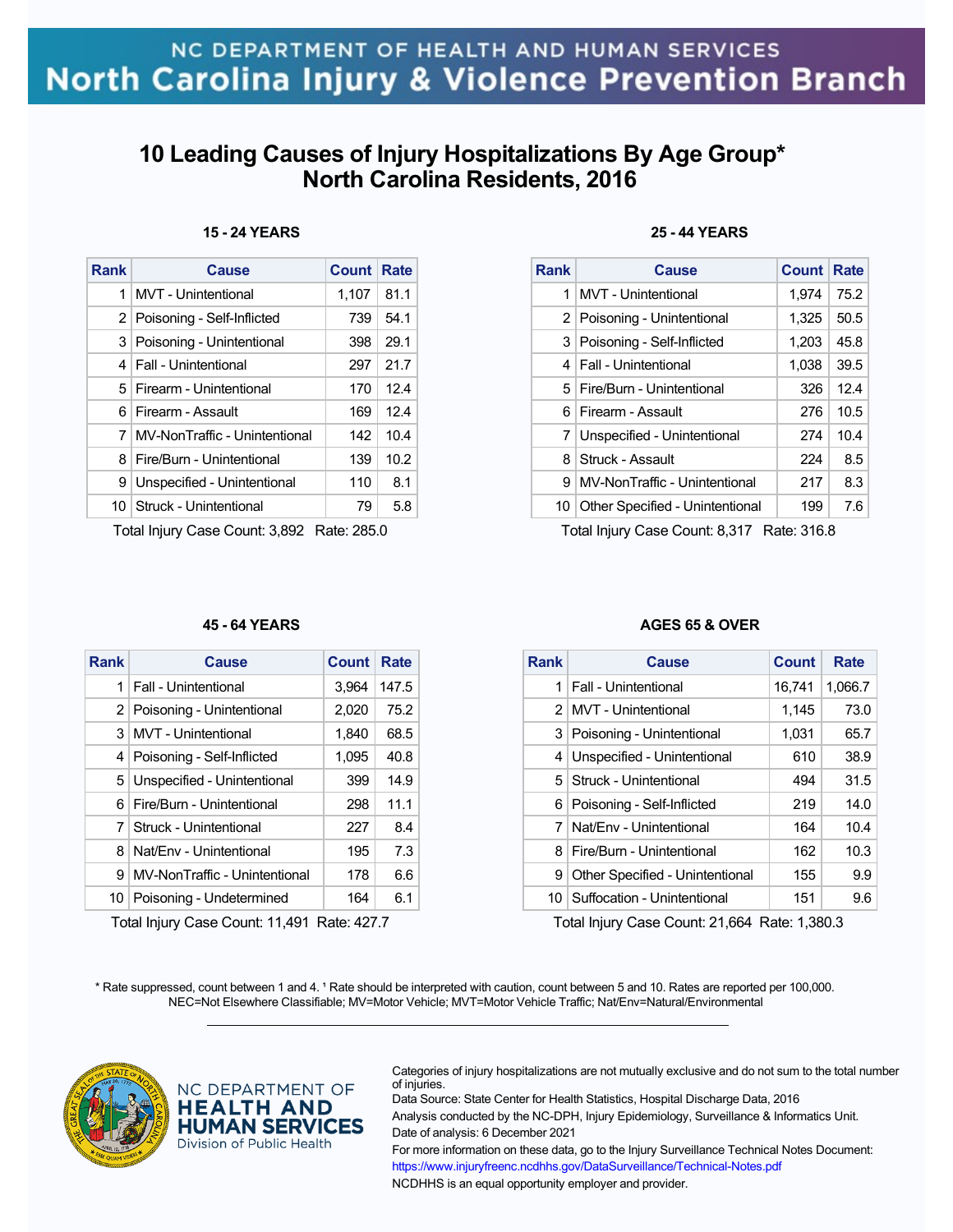## **10 Leading Causes of Injury Hospitalizations By Race/Ethnicity\* North Carolina Residents, 2016**

| Rank | Cause                           | Count  | Rate  |
|------|---------------------------------|--------|-------|
| 1    | Fall - Unintentional            | 18,972 | 290.1 |
| 2    | MVT - Unintentional             | 4,159  | 63.6  |
| 3    | Poisoning - Unintentional       | 3,598  | 55.0  |
| 4    | Poisoning - Self-Inflicted      | 2,563  | 39.2  |
| 5    | Unspecified - Unintentional     | 1,128  | 17.3  |
| 6    | Struck - Unintentional          | 810    | 12.4  |
| 7    | Fire/Burn - Unintentional       | 615    | 9.4   |
| 8    | Other Specified - Unintentional | 456    | 7.0   |
| 9    | MV-NonTraffic - Unintentional   | 449    | 6.9   |
| 10   | Nat/Env - Unintentional         | 445    | 6.8   |

### **NON-HISPANIC WHITE**

Total Injury Case Count: 35,576 Rate: 544.1

### **NON-HISPANIC BLACK**

| <b>Rank</b>    | <b>Cause</b>                  | <b>Count</b> | Rate  |
|----------------|-------------------------------|--------------|-------|
| 1              | <b>Fall - Unintentional</b>   | 2,360        | 105.2 |
|                | 2 MVT - Unintentional         | 1,488        | 66.3  |
|                | 3   Poisoning - Unintentional | 1,022        | 45.5  |
| 4 <sup>1</sup> | Poisoning - Self-Inflicted    | 557          | 24.8  |
|                | 5 Firearm - Assault           | 372          | 16.6  |
| 61             | Fire/Burn - Unintentional     | 370          | 16.5  |
|                | 7 Unspecified - Unintentional | 314          | 14.0  |
| 8              | Firearm - Unintentional       | 293          | 13.1  |
| 9              | Struck - Assault              | 184          | 8.2   |
|                | 10 Cut/Pierce - Assault       | 178          | 7.9   |

Total Injury Case Count: 8,253 Rate: 367.8

### **NON-HISPANIC AMERICAN INDIAN**

| <b>Rank</b>    | <b>Cause</b>                    | Count | Rate             |  |
|----------------|---------------------------------|-------|------------------|--|
| 1              | <b>Fall - Unintentional</b>     | 191   | 157.0            |  |
| 2 <sup>1</sup> | Poisoning - Unintentional       | 100   | 82.2             |  |
| 3              | <b>MVT</b> - Unintentional      | 68    | 55.9             |  |
| 4              | Poisoning - Self-Inflicted      | 38    | 31.2             |  |
| 5              | Unspecified - Unintentional     | 17    | 14.0             |  |
| 6              | Poisoning - Undetermined        | 13    | 10.7             |  |
| 7              | Nat/Fny - Unintentional         | 12    | 9.9              |  |
| 8              | Fire/Burn - Unintentional       | 11    | 9.0              |  |
| 9              | Other Specified - Unintentional | 10    | 8.2              |  |
| 10             | Firearm - Assault               | 9     | 7.4 <sup>1</sup> |  |
| -^^            |                                 |       |                  |  |

Total Injury Case Count: 528 Rate: 434.1

#### **NON-HISPANIC ASIAN**

| <b>Rank</b> | Cause                           | Count | Rate             |
|-------------|---------------------------------|-------|------------------|
| 1           | Fall - Unintentional            | 131   | 42.3             |
|             | 2 MVT - Unintentional           | 54    | 17.4             |
| 3           | Poisoning - Self-Inflicted      | 27    | 8.7              |
|             | 4   Poisoning - Unintentional   | 17    | 5.5              |
|             | 5   Fire/Burn - Unintentional   | 16    | 5.2              |
|             | 6 Struck - Unintentional        | 7     | 2.3 <sup>1</sup> |
| 7           | Unspecified - Unintentional     | 6     | 1.9 <sup>1</sup> |
| 8           | Machinery - Unintentional       | 5     | 1.6 <sup>1</sup> |
| 9           | Other Specified - Unintentional | 4     | $\star$          |
|             | Unspecified - Self-Inflicted    | 4     | $\star$          |

Total Injury Case Count: 296 Rate: 95.5

\* Rate suppressed, count between 1 and 4. <sup>1</sup> Rate should be interpreted with caution, count between 5 and 10. Rates are reported per 100,000. NEC=Not Elsewhere Classifiable; MV=Motor Vehicle; MVT=Motor Vehicle Traffic; Nat/Env=Natural/Environmental  $\mathcal{L}_\mathcal{L} = \{ \mathcal{L}_\mathcal{L} = \{ \mathcal{L}_\mathcal{L} = \{ \mathcal{L}_\mathcal{L} = \{ \mathcal{L}_\mathcal{L} = \{ \mathcal{L}_\mathcal{L} = \{ \mathcal{L}_\mathcal{L} = \{ \mathcal{L}_\mathcal{L} = \{ \mathcal{L}_\mathcal{L} = \{ \mathcal{L}_\mathcal{L} = \{ \mathcal{L}_\mathcal{L} = \{ \mathcal{L}_\mathcal{L} = \{ \mathcal{L}_\mathcal{L} = \{ \mathcal{L}_\mathcal{L} = \{ \mathcal{L}_\mathcal{$ 



NC DEPARTMENT OF **HEALTH AND HUMAN SERVICES** Division of Public Health

Caution – race classifications changed in July 2020 for all data years

Categories of injury hospitalizations are not mutually exclusive and do not sum to the total number of injuries.

Data Source: State Center for Health Statistics, Hospital Discharge Data, 2016 Analysis conducted by the NC-DPH, Injury Epidemiology, Surveillance & Informatics Unit. Date of analysis: 6 December 2021

For more information on these data, go to the Injury Surveillance Technical Notes Document: https://www.injuryfreenc.ncdhhs.gov/DataSurveillance/Technical-Notes.pdf NCDHHS is an equal opportunity employer and provider.